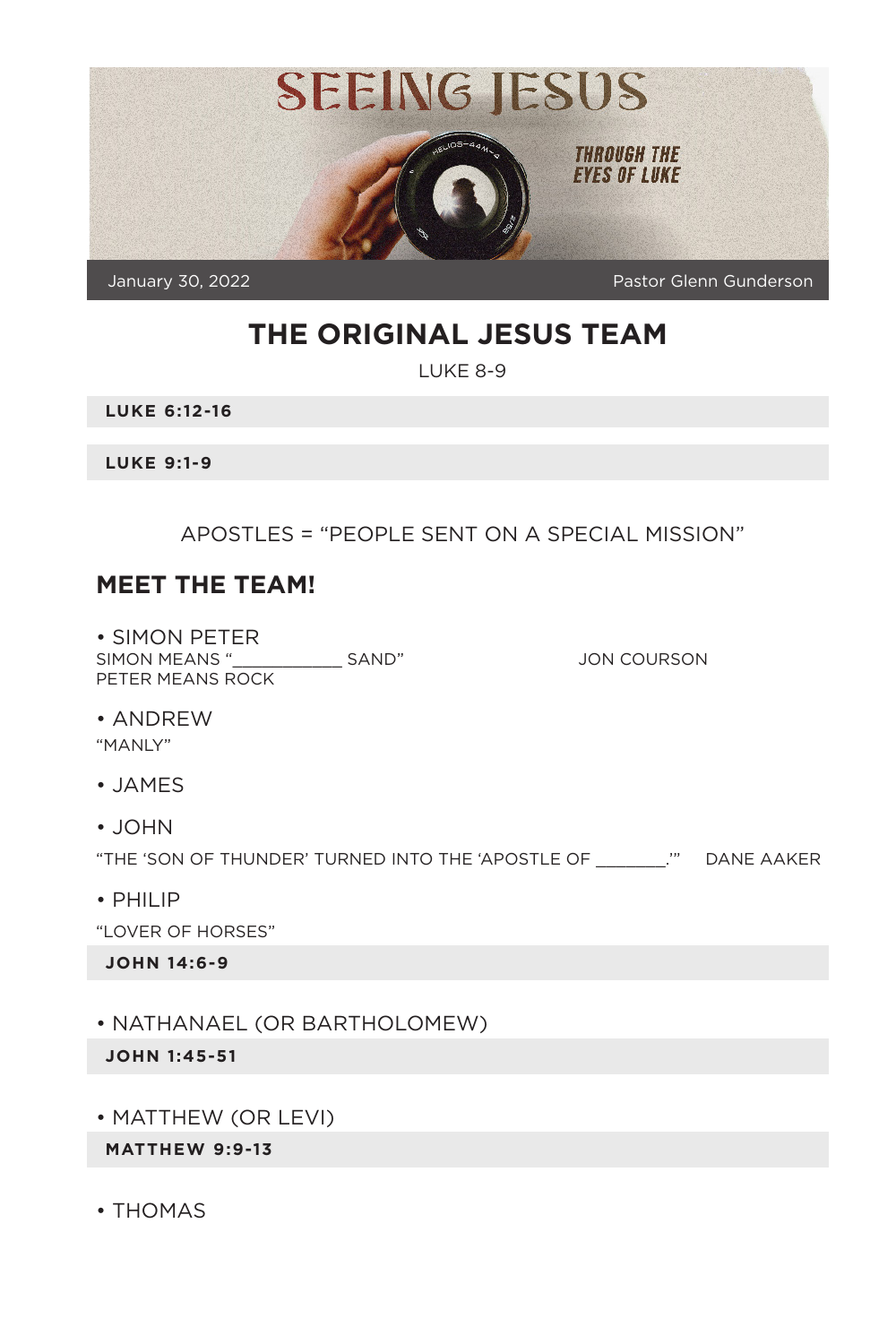|  |  |  |  | • JAMES SON OF ALPHAEUS |
|--|--|--|--|-------------------------|
|--|--|--|--|-------------------------|

JAMES THE LESS ("YOUNG" OR " \_\_\_\_\_\_\_ IN STATURE")

#### **MARK 15:40 & MARK 9:41**

• SIMON THE ZEALOT

#### ZEALOT = "\_\_\_\_\_\_\_\_\_\_-MEN" WARREN WIERSBE

- THADDAEUS (JUDAS AND LEBBAEUS)
- $"$  CHILD"
- JUDAS ISCARIOT

 $\sqrt{2}$  ON THE TEAM

**LUKE 9:46-48**

DEALING WITH THOSE NOT ON YOUR \_\_\_\_\_\_\_\_\_ TEAM

**LUKE 9:49-50**

#### DEALING WITH THOSE \_\_\_\_\_\_\_\_\_\_ OF THE TEAM

**LUKE 9:51-56**

# **FOUR INSIGHTS FROM "THE ORIGINAL JESUS TEAM"**

1. JESUS PICKED THE MOST \_\_\_\_\_\_\_\_\_\_\_\_ PEOPLE.

**MARK 3:14**

2. JESUS DELEGATED HIS \_\_\_\_\_\_\_\_\_\_\_\_\_\_ TO THEM.

**MARK 3:14-15**

3. HE GAVE THEM THE \_\_\_\_\_\_\_\_\_\_\_\_.

**JOHN 20:20-22**

4. THEY TURNED THE WORLD

**ACTS 4:13**

**Fill in the blanks:** shifting, love, small, dagger, breast, relationships, specific, outside, ordinary, authority, Holy Spirit, upside down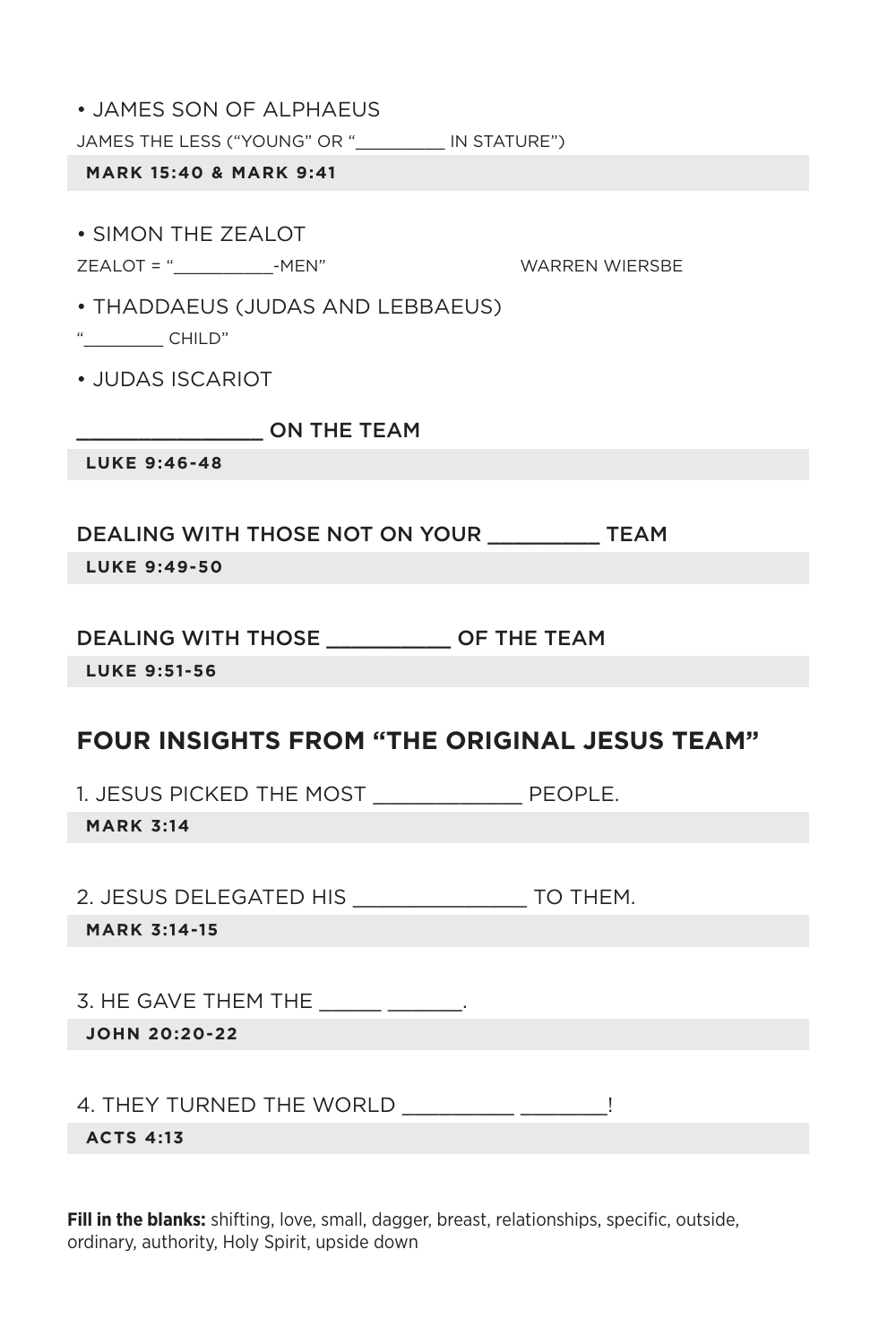*This Study Guide will help you go deeper throughout the week with daily scripture reading and questions for your own personal reflection and application. It is also designed to be used for discussion with your family, friends and Life Group.*

# OPEN UP

Did you have a favorite story/book as a child? What did you love about it?

#### DAY 1: READ LUKE 8:1-25

In Jesus' explanation of this parable, what is the seed? The birds? The soils? The fruit? The farmer?

What kind of "soil" best represents you now? Five years ago?

If Jesus and his message are the lamp of truth, what is this parable saying about the kingdom of God?

What is Jesus teaching his disciples by ignoring and then rebuking the storm?

### DAY 2: READ LUKE 8:26-56

How does Jesus treat the demon-possessed man differently than the way others have?

Usually Jesus tells people not to tell others what he has done for them. Why do you think he tells this man to tell others what happened?

Why do you think Jesus makes the sick woman reveal herself? For his sake, or for her sake (vv. 46-48)?

When have you been as desperate as Jairus and the bleeding woman? How did Jesus respond to you?

### DAY 3: READ LUKE 9:1-27

Why do you suppose Jesus sent the Twelve out with so few provisions?